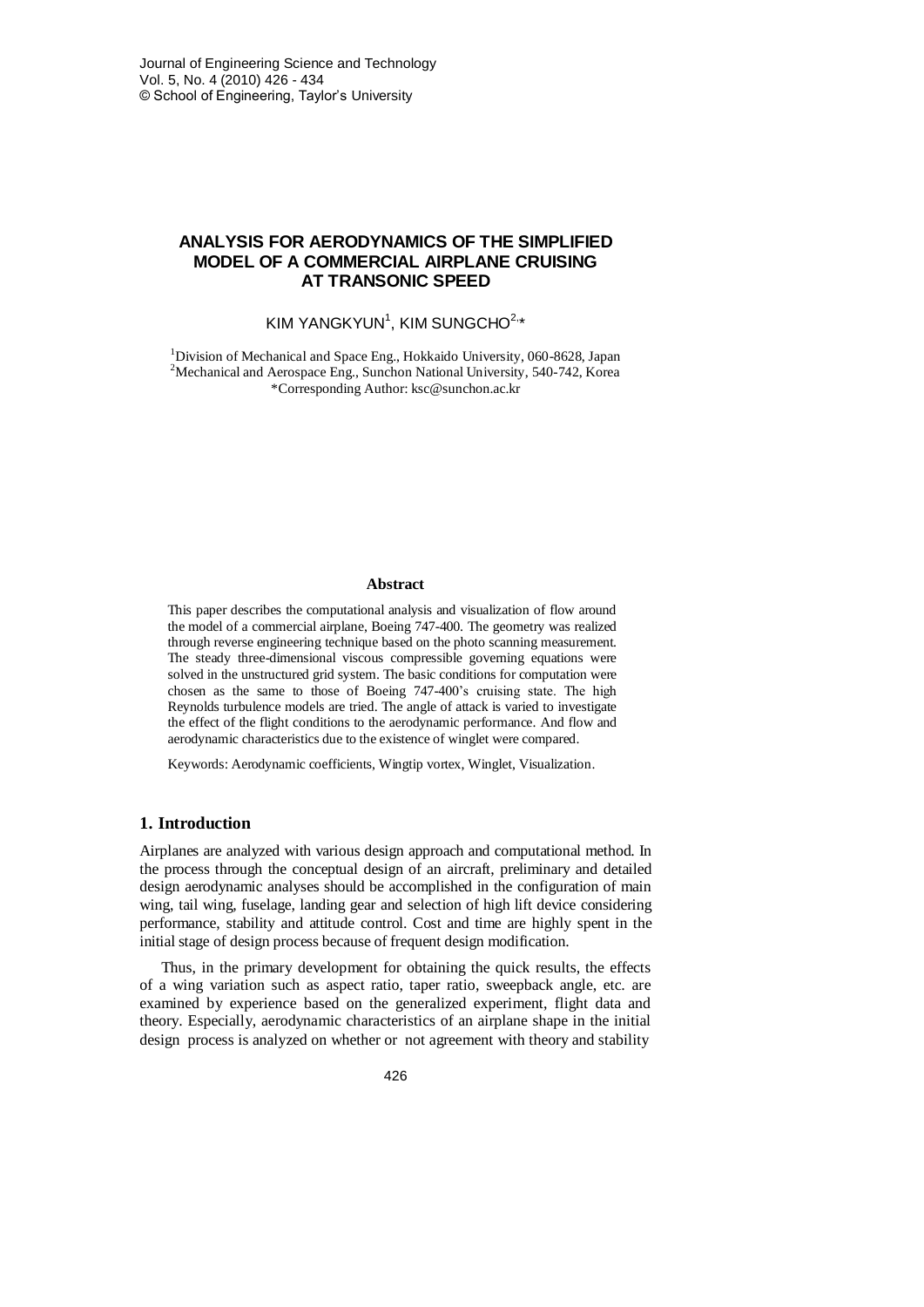| <b>Nomenclatures</b>       |                                         |
|----------------------------|-----------------------------------------|
| AOA                        | Angle of attack, deg.                   |
| $C_D$                      | Drag coefficient                        |
| $C_L$                      | Lift coefficient                        |
| $C_P$                      | Pressure coefficient                    |
| H                          | Enthalpy, $m^2/s^2$                     |
| K                          | Turbulence kinetic energy, $m^2/s^2$    |
| $\boldsymbol{p}$           | Pressure of fluid, Pa                   |
| $q_j$                      | Heat flux, $W/m^2$                      |
| $\boldsymbol{R}$           | Gas constant, $m^2/s^2K$                |
| SA                         | Sparlart & Allmaras turbulence model    |
| SST                        | Shear stress transport turbulence model |
| T                          | Absolute temperature, K                 |
| $u_i$                      | Velocity component, m/s                 |
| $\mathcal{X}_i$            | Cartesian coordinate                    |
| Greek Symbols              |                                         |
| $\boldsymbol{\mathcal{E}}$ | Turbulent dissipation rate, $m^2/s^3$   |
| $\mu$                      | Viscosity, kg/ms                        |
| $\rho$                     | Density of fluid, $kg/m3$               |
| $\tau_{ii}$                | Component of stress tensor, $kg/ms^2$   |

through the wind tunnel tests and the geometries are often changed optimally during the repeated design cycle.

The wind tunnel tests are difficult and limited to experiment the real airplane under the actual flight condition. Thus computational aerodynamic analysis for supplementation of the physical tests has been a useful tool.

Boppe [1] et al. studied flow about the configuration combined fuselage with wing, and Ashley [2] et al. evaluated aerodynamic performance of wings and bodies. Despite the fact that there have been tons of researches on aerodynamics of the aircraft elements, however, the work on the full configuration is rare.

Accordingly, the topic in this paper is focused to investigate the flow field and the aerodynamic characteristics for the model of a commercial passenger airplane, Boeing 747-400. The full geometry is realized with the reverse engineering based on the photographic measurements [3]. Numerical computation is executed when she flies at the transonic cruising speed with varying the angle of attack and turbulence model. And the effect of winglet on the flow field is described.

### **2. Numerical Computation**

The steady three-dimensional viscous compressible flow is solved numerically. The governing equations consist of the continuity, momentum, energy equations and the equation of state, and are briefly described as follows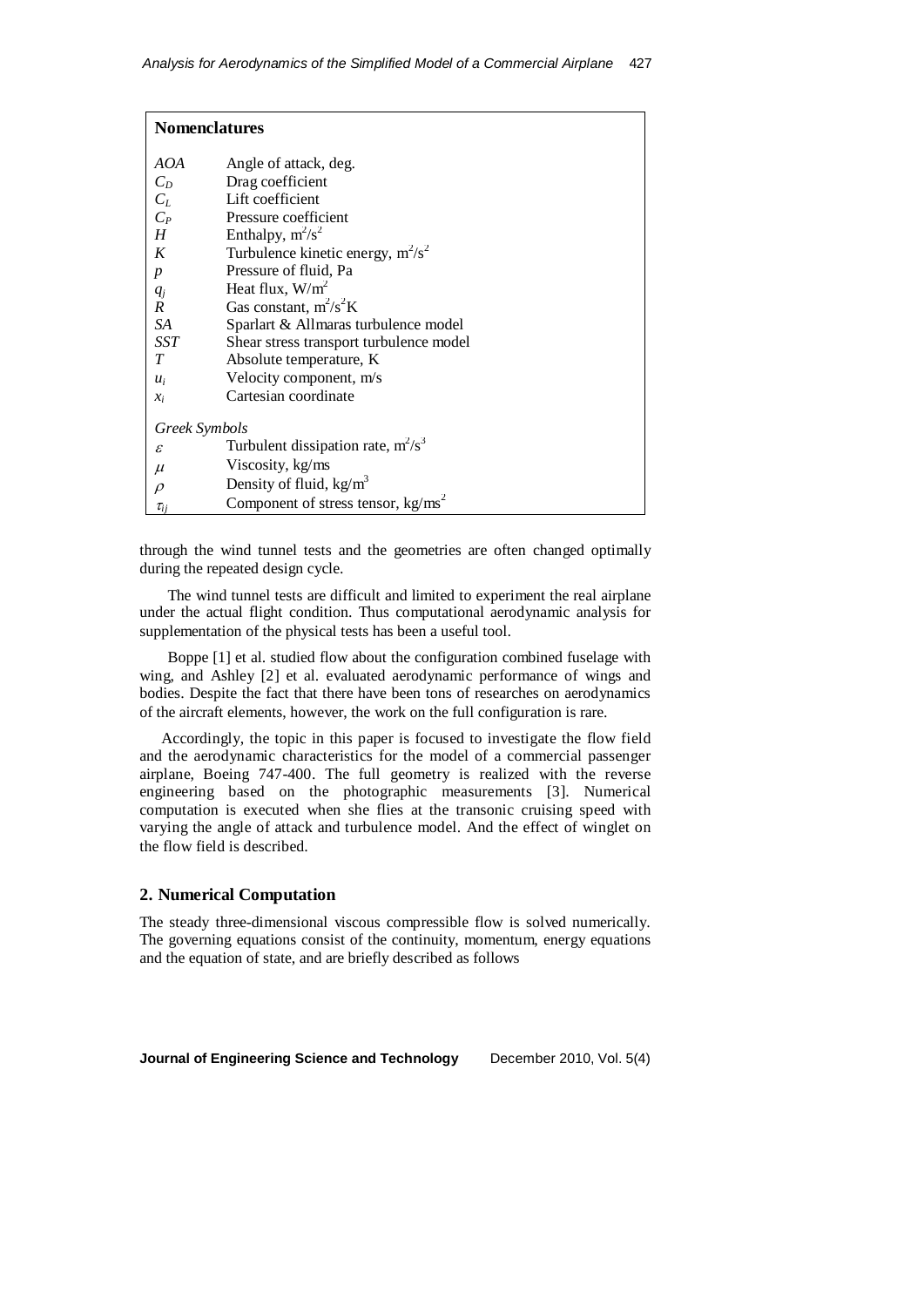$$
\frac{\partial \rho u_j}{\partial x_j} = 0 \tag{1}
$$

$$
\frac{\partial \rho u_i u_j}{\partial x_j} = \frac{\partial p}{\partial x_i} + \frac{\partial \tau_{ij}}{\partial x_j}
$$
 (2)

$$
\frac{\partial \rho u_j h}{\partial x_j} = -\frac{\partial \rho u_j}{\partial x_j} + \frac{\partial (u_i \tau_{ij} - q_j)}{\partial x_j}
$$
(3)

$$
\frac{1}{\partial x_j} = -\frac{1}{\partial x_j} + \frac{1}{\partial x_j}
$$
(3)  

$$
p = \rho RT
$$
(4)

where  $\rho$  is the density of fluid,  $p$  is the pressure of fluid,  $u_i$  is the velocity component,  $x_i$  is the Cartesian coordinate, *h* is the enthalpy,  $\tau_{ij}$  is the component of stress tensor, *R* is the gas constant, *T* is the absolute temperature.

The computational work was done using STAR-CD and the grid system was generated in ICEMCFD. The flow field was computed by the finite volume method which could follow well the boundary conditions in the unstructured grid. The convective terms in the governing equations were treated by the Crank-Nicholson method and the spatial discretization method adopting the  $1<sup>st</sup>$  order upwind scheme.

The basic flight conditions for computation were same to those of Boeing 747-400's cruising, i.e., the atmospheric condition at 13 km above the sea level and Mach number of 0.85. The freestream approaches to the aircraft, the airplane surface is no-slip, and the pressure conditions are applied on the all remaining boundaries. The high Reynolds number *k-ε* model and standard wall function are applied for the turbulence, and other several turbulence models were considered for comparison. The computational domain, selected by half due to the symmetry of the airplane, consists of the unstructured hexahedron grids. The grids on the region where the flow seems to be changed severely are sufficiently dense.

### **3. Results and Discussion**

The convergence was decided when all the physical quantities varied below  $10^{-6}$ as well the aerodynamic forces did not change.

Figure 1 shows the pressure distribution, streamlines based on Mach number, wing-tip vortices and density distribution just behind main wings when the angle of attack is 0° and Mach number is 0.85. Relatively high pressures distribute near the stagnation regions, i.e., at the fuselage nose, the front junction of the wings and the fuselage, the leading edge of the wing, and the front part of the engine cowling. The stagnation pressure generated at the fuselage front decreases as the flow accelerates downstream moving along the surface. And relatively high pressure generates in front of the cockpit and relatively low pressure is distributed widely behind the cockpit due to the flow acceleration.

The pressure on the upper surface of the swept wing is lower near the wing tip than the other parts. The secondary velocity components which are normal to the main stream-wise direction show that the strong wingtip vortex due to the roll-up behind the winglet was generated. Although Boeing 747-400 has adopted winglets to reduce the induced drag, considerable wingtip vortices were generated.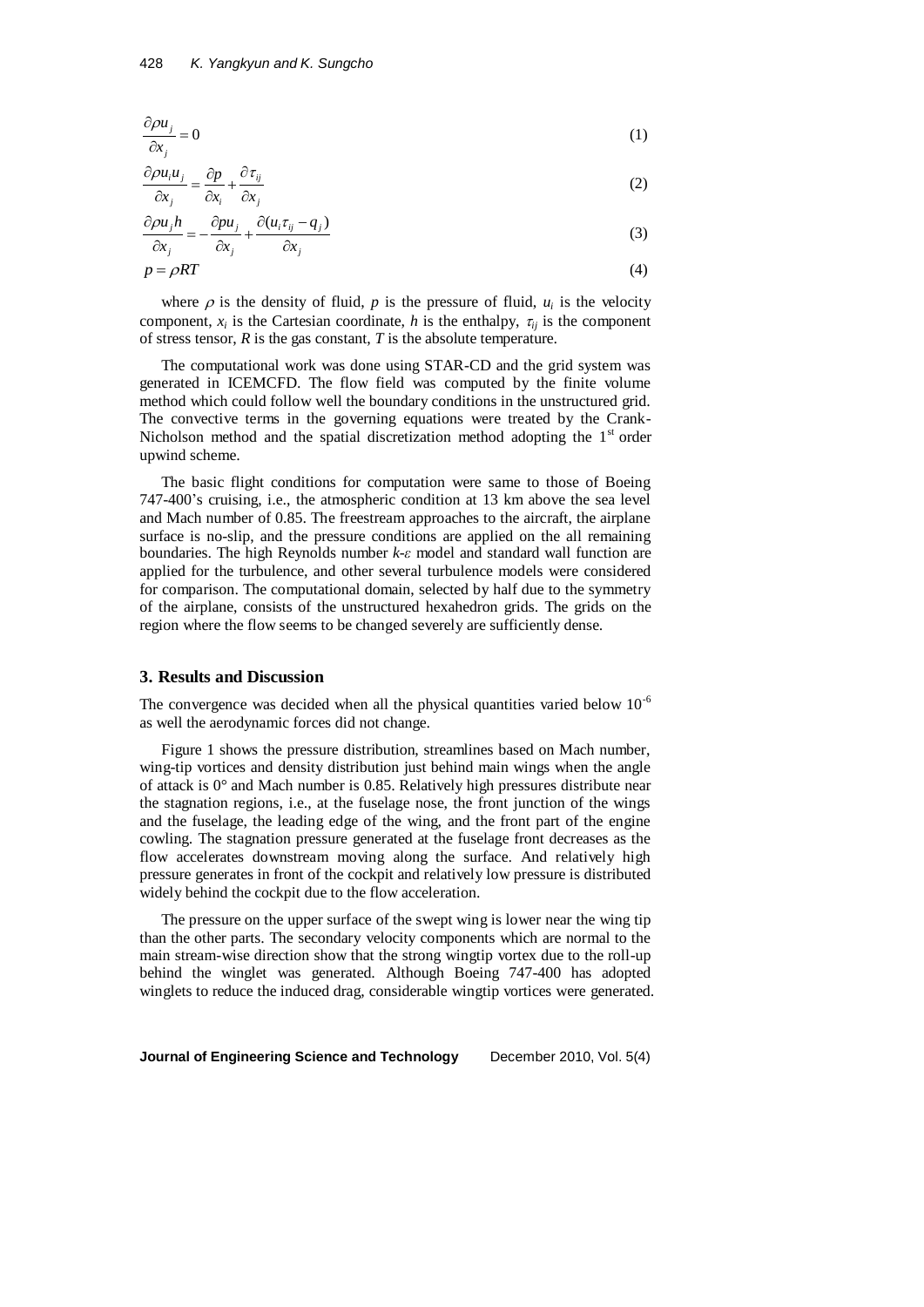These phenomena will be referred later. Also this figure shows that the acceleration region on the upper wing surface and considerable distortion in the flow near the engines through the streamlines. In particular, the streams passing the engine mount and flowing over the upper wing surface severely move toward the wing-root.



**Fig. 1. Surface Pressure, Stream Line, and Wingtip Vortex at the Cruising Condition.**

To predict aerodynamic characteristics and stall point which heavily affects the flight performance and stability, computation was conducted from -20° to 27° of the angle of attack in cruising Mach number 0.85 equivalent to transonic flow (Fig. 2). And the differences in aerodynamics are discussed as the turbulence model is different. Main turbulence model used in computation is the high Reynolds number *k-ε* model with applied general coefficients, additionally RNG k-ε, high Reynolds number Sparlart & Allmaras, high Reynolds number *k-ω*, Chen's *k-ε* and *k-ω* SST (shear stress transport) models were also tried for comparison.

Figure 2 shows that lift coefficient rapidly decreases at 18° of the angle of attack after it increased linearly up to 17° when the high Reynolds number *k-ε* model was employed. And when the SST *k-ω* and Sparlart & Allmaras models were applied, lift coefficient started to be reduced between 16° and 17°, 18° and 19° respectively. It means that stall directly related to the airplane stability is generated by flow separation on the upper wing surface.

Marvin [4] made experiments on the improvement of the aerodynamic performance in high angle of attack and stall angle through the wind tunnel test for preventing dangerous stall of an airplane by using flaps and aileron. When the high Reynolds number *k-ε* model was employed, the minimum drag was observed around -2° of the angle of attack, and an abrupt drag rise i.e., stall was predicted at just after 18°. Bardina [5] concluded that the SST model in turbulence has the best performance in transonic flow computation compared with the second-order equations like *k-ε* and *k-ω* models, and the Spalart & Allmaras model is better. In this result as seen in Fig. 2, however, the SST model predicts lower aerodynamic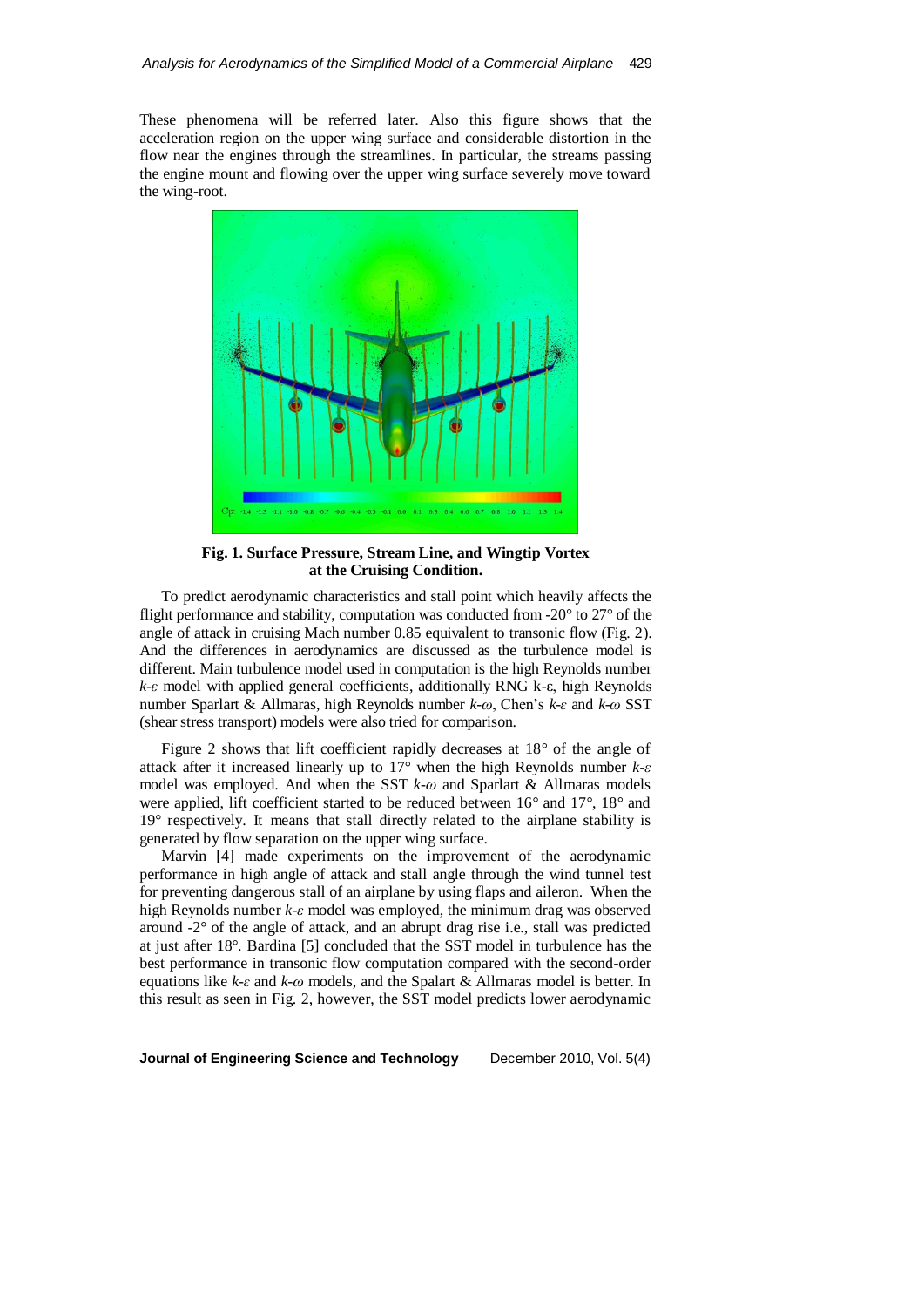value than other models in high angle of attack, and the largest aerodynamic forces were resulted by the Chen's model.



**Fig. 1. Aerodynamic Coefficients at Mach Number 0.85 versus Angle of Attack and Turbulence Model.**

To find out in detail the aerodynamic phenomena on the wing surface, pressure distribution along the wing chord at the 0, 20, 40, 75, and 95% wing sections from the wing root toward the wing tip are plotted in Figs. 3-6 as a function of angle of attack like researches of David et al. [6], Lee-Rausch and Frink [7], and Rumsey et al. [8]. The reference angles of attack are -5°, 0°, 5°, 14°, and 20°, and the Mach number is 0.85 just as the cruising condition.

As seen in Fig. 3 pressure distributions on the upper and lower wing surfaces are reversed each other at -5° of the angle of attack which is below or less than the zero lift angle (approximately -2°). Since the area between the pressure curves for the upper and lower wing surfaces had meaning like lift force, lift is nearly not produced over all regions at -5°.

Despite no near sonic rooftop at the 0% span of the  $0^{\circ}$  (Fig. 4), the aerodynamic loading at the leading edge is small and the pressure is restored rapidly near the trailing edge. That is similar to Martin's results [9] of calculating the ONERA M6 wing. In his study, because flow separation generated by interference between fuselage and wing affects the flow near the wing root, low pressure region between the leading and trailing edges at the root section on the upper wing surface does not appear.

The pressure distribution at 20% of the span length from root to tip presents that the flow acceleration occurred in  $x/c = 0.0 - 0.18(x)$ : measured from the leading edge, *c*: the wing chord length) and pressure is recovered in  $x/c = 0.88 \sim 1.0$ . This means that week shock wave structure is observed in  $x/c = 0.88 \sim 1.0$  along the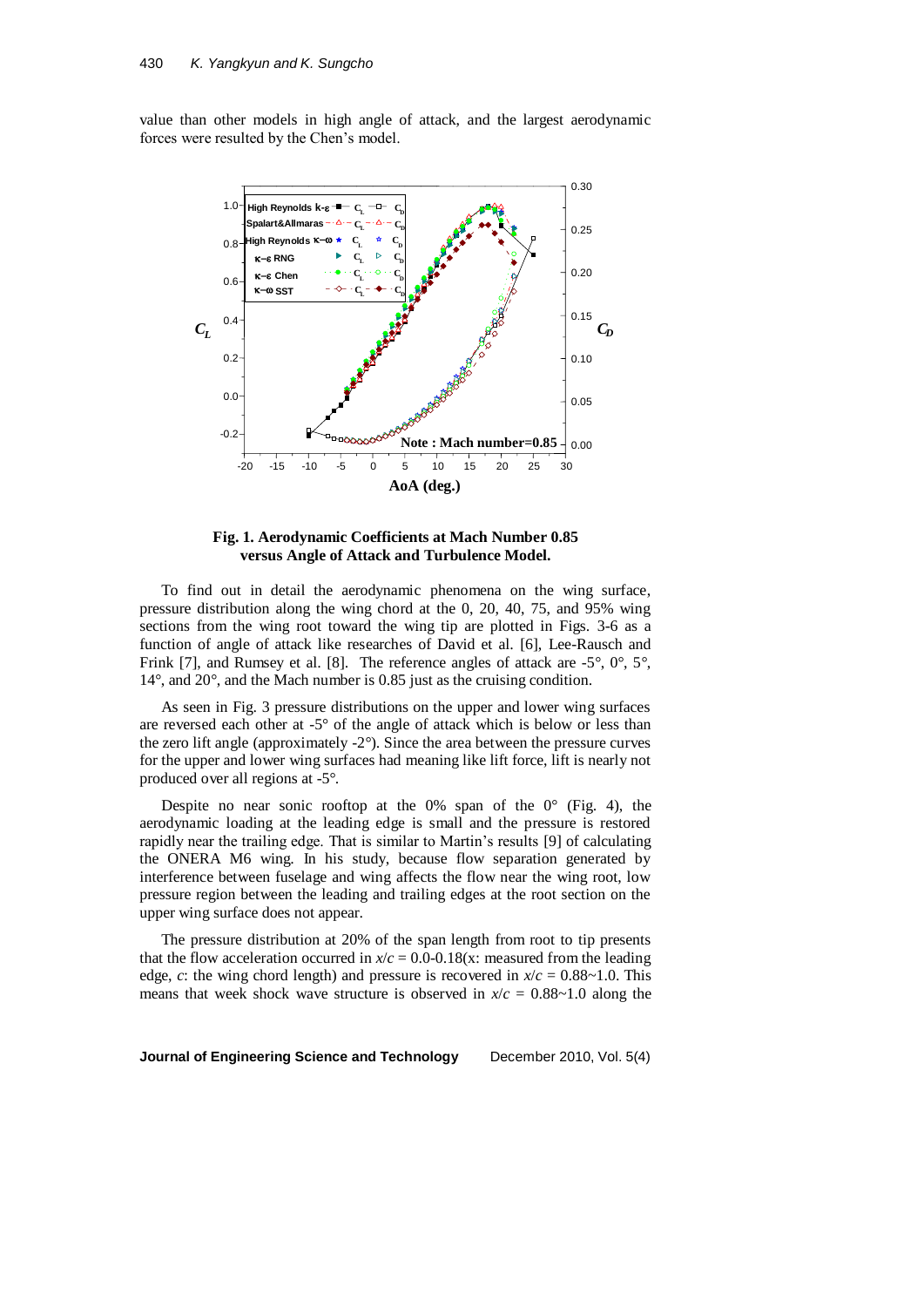wing chord. The pressure distribution at 40% and 75% of the span length from root to tip indicates that flow acceleration occurred rapidly and pressure recovery region is widely distributed as compared with 20% of the span length from root to tip because of the effect of wing sweepback angle and propulsion system.

Pressure area at 95% of the span length from root to tip is large although this spanwise location is near the wing tip. The reason seems to be related to the fact that winglet affects to reduce drag at place of wing tip [9].



**Fig. 3. Pressure Distribution from the Fig. 4. Pressure Distribution from the Wing Root toward the Wing Tip at -5°. Wing Root toward the Wing Tip at 0°.**

Figures 5 and 6 are for 5° and 15° of the angle of attack. Here, lift area as pressure difference between upper and lower surface is extended in comparison with low angle. And flow acceleration rapidly occurred near the leading edge.

For understanding wing tip flow pattern closely, Fig. 7 shows velocity magnitude, i.e. secondary flow pattern, on the plane normal to the flight direction, at the location from the trailing edge by 0, 1 and 5 times of the chord length of the wing end (or tip) in condition of cruising Mach number 0.85 and 0° of the angle of attack. In Fig. 7(a), just behind the wing, airplane with winglet generates smaller vortex than that with no-winglet. Induced drag is results that fluid loses the energy by the generation of wing-tip vortex, namely that wing with winglet gets the effect of reducing the induced drag because the smaller the tip vortex, the smaller the induced drag. Figures 7(b)-(d) present the secondary flow patterns behind 1, 2 and 5 times of the wing tip cord length from the trailing edge. The vortex strength of both cases weakens according to going downstream, but they exist in far field. So it is necessary to study the optimal configuration of winglet for minimum induced drag.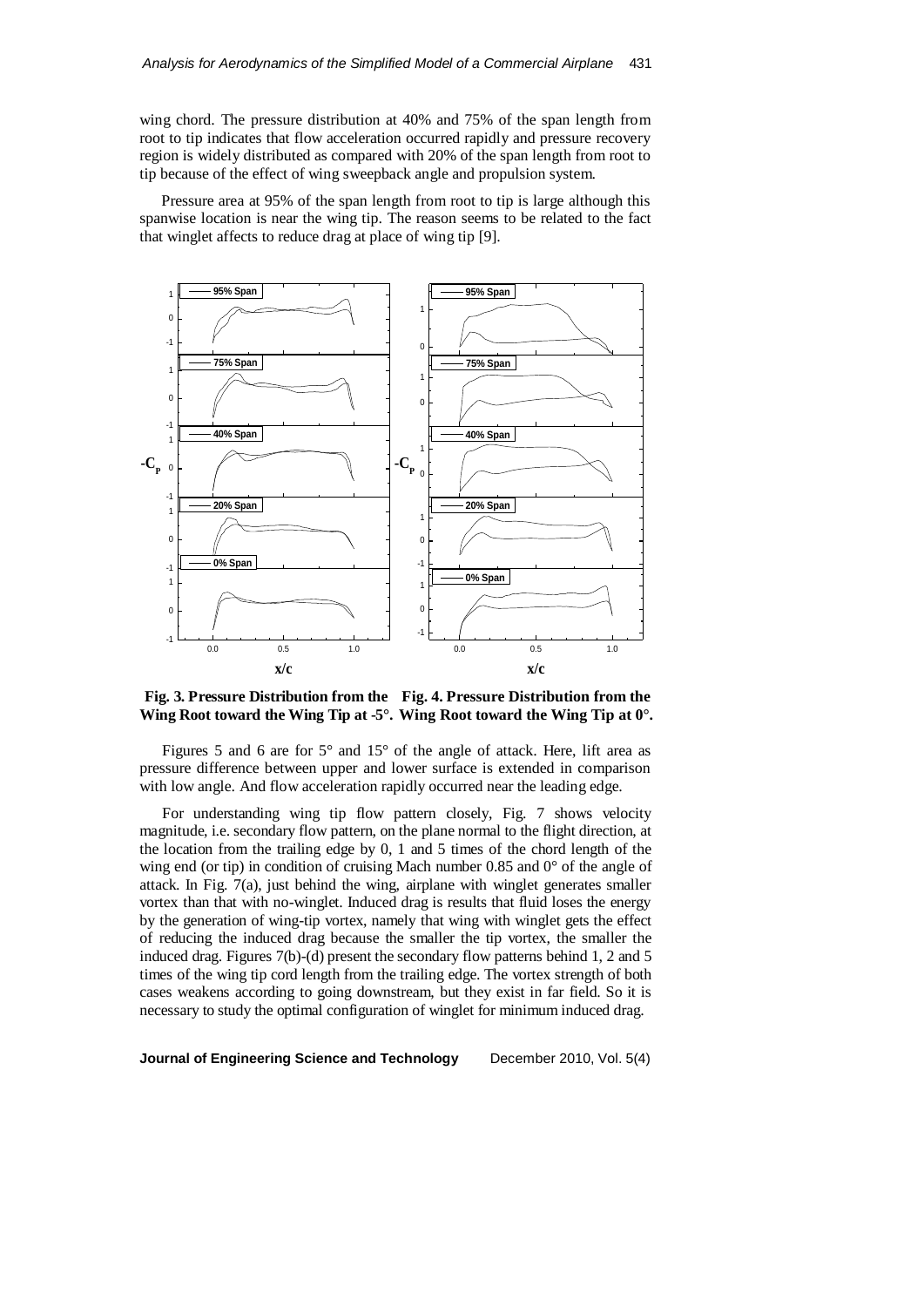

**Fig. 5. Pressure Distribution from the Fig. 6.Pressure Distribution from the Wing Root toward the Wing Tip at 5°. Wing Root toward the Wing Tip at 15°.**



**(a) 3 times**



**(b) 5 times**

**Fig. 2. Wing Tip Vortices with or without Winglet at the Location from the Trailing Edge by Several Times of the Wing-Tip Chord Length.**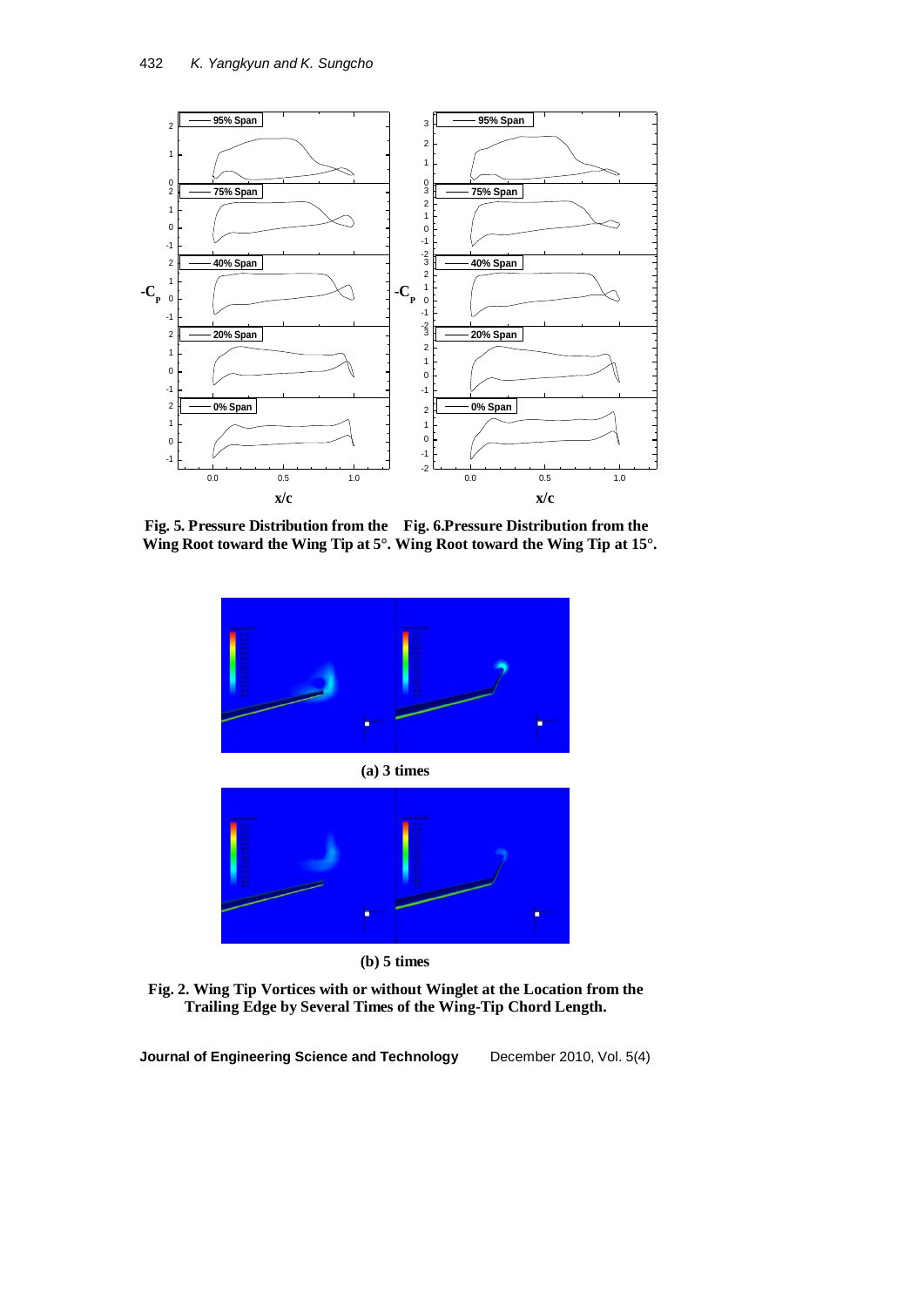Figure 8 shows the effect of winglet on aerodynamic characteristics in 0°-10° of the angle of attack. Figure 8(a) shows that lift coefficients with winglet are increased by  $6.89\%$  and  $11.9\%$ , respectively when the angle of attack is  $0^{\circ}$  and 10°. This means that the winglet is more effective at the high angles of attack, or the gradient of the lift coefficient becomes large due to winglet. Drag coefficients of the airplane with winglet is about 0.8% larger than that without winglet when the angle of attack is 0° (not clearly seen in Fig. 8(b)). The differences in drag coefficients are little up to 5°, but after that differences appear to reach 6.1% at 10°. As mentioned above, this result indicates that induced drag was decreased by adopting winglet.



**(b) Drag Coefficient.**

**Fig. 8. Effect of the Winglet on Aerodynamic Coefficients as a Function of the Angle of Attack.**